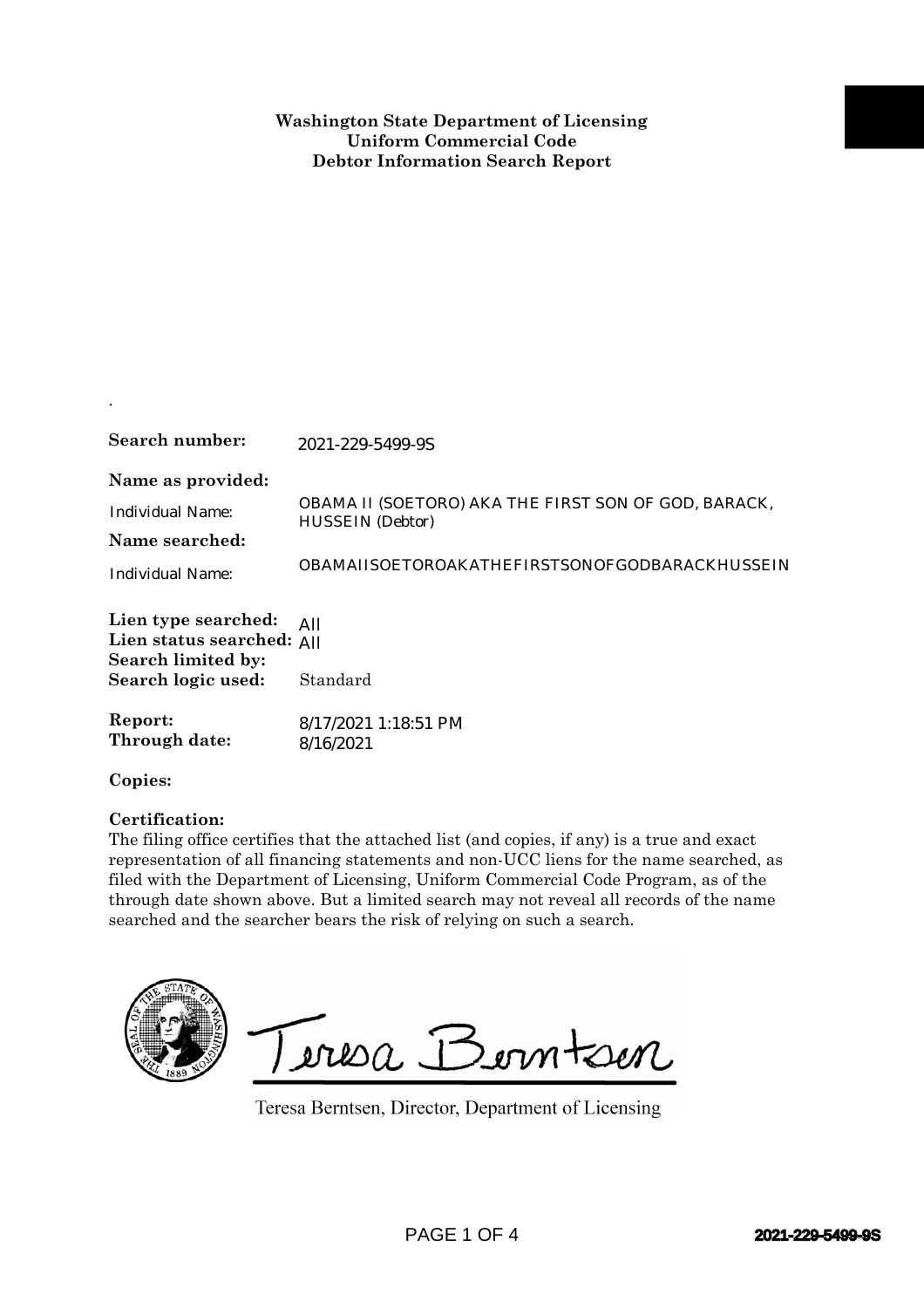1 of 1 Initial Financing Statement File Number: 2016-188-3158-5 Date and time filed: 7/6/2016 12:39:00 AM Lapse date: NONE (D) Windsor aka the first son of God, William, Arthur Philip Louis of the family  $c$ /o P0 Box 319<br>Beeechboro. 6063 Beeechboro, 6063 AU (D) Obama II (Soetoro) aka the first son of God, Barack, Hussein c/o PO Box 319 Beeechboro, 6063 AU (D) Vella aka the first son of God, Alessio, Emmanuel of the family  $c$ /o PO Box 319<br>Beeechboro. 6063 Beeechboro, 6063 AU (D) Turnbull aka the Antichrist, Malcolm, Bligh c/o PO Box 319 Beeechboro, 6063 AU (D) Parliament of Australia  $c$ /o PO Box 319<br>Beeechboro 6063 Beeechboro, 6063 AU (D) COMMONWEALTH OF AUSTRALIA | COMMONWEALTH PARLIAMENT - refer file number: 2015-292-9832-3 c/o PO Box 319 Beeechboro, 6063 AU (D) THE WORLD BANK | FEDERAL RESERVE BANK OF NEW YORK | INTERNATIONAL MONETARY FUND | BANK OF ENGLAND | VATICAN CITY | CENTRAL BANK OF IRAQ - REFER FILE NO: 2015-325-8015-6  $c$ /o PO Box 319<br>Beeechboro 6063 Beeechboro, 6063 AU (D) NATIONAL AUSTRALIA BANK | NATIONAL AUSTRALIA BANK, NEW YORK BRANCH - REFER FILE NO: 2015-304-3040-8 c/o PO Box 319 Beeechboro, 6063 AU (D) AUSTRALIAN TAXATION OFFICE | AUSTRALIAN TAXATION OFFICE SUPERANNUATION GROUP - REFER FILE NO: 2015-304-3044-6  $c$ /o PO Box 319 Beeechboro, 6063 AU (D) ANZ BANK - REFER FILE NO: 2015-304-3042-2 c/o PO Box 319 Beeechboro, 6063 AU (D) WESTPAC BANKING CORPORATION | WESTPAC BANKING CORPORATION, NEW YORK BRANCH - REFER FILE NO: 2015-285-8233-1 c/o PO Box 319 Beeechboro, 6063 AU (D) COMMONWEALTH BANK OF AUSTRALIA | COMMONWEALTH BANK OF AUSTRALIA. NEW YORK BRANCH - REFER FILE NO: 2015-301-1911-2  $c$ /o P0 Box 319<br>Beeechboro, 6063 Beeechboro, 6063 AU (D) CENTRAL BANK OF IRAQ | THE REPUBLIC OF IRAQ - REFER FILE NO: 2015-292-9829-3 c/o PO Box 319 Beeechboro, 6063 AU (D) UNITED NATIONS | UNITED NATIONS GIFT CENTER - REFER FILE NO: 2015-298-1279-6

\_\_\_\_\_\_\_\_\_\_\_\_\_\_\_\_\_\_\_\_\_\_\_\_\_\_\_\_\_\_\_\_\_\_\_\_\_\_\_\_\_\_\_\_\_\_\_\_\_\_\_\_\_\_\_\_\_\_\_\_\_\_\_\_\_\_\_\_\_\_\_\_\_\_\_\_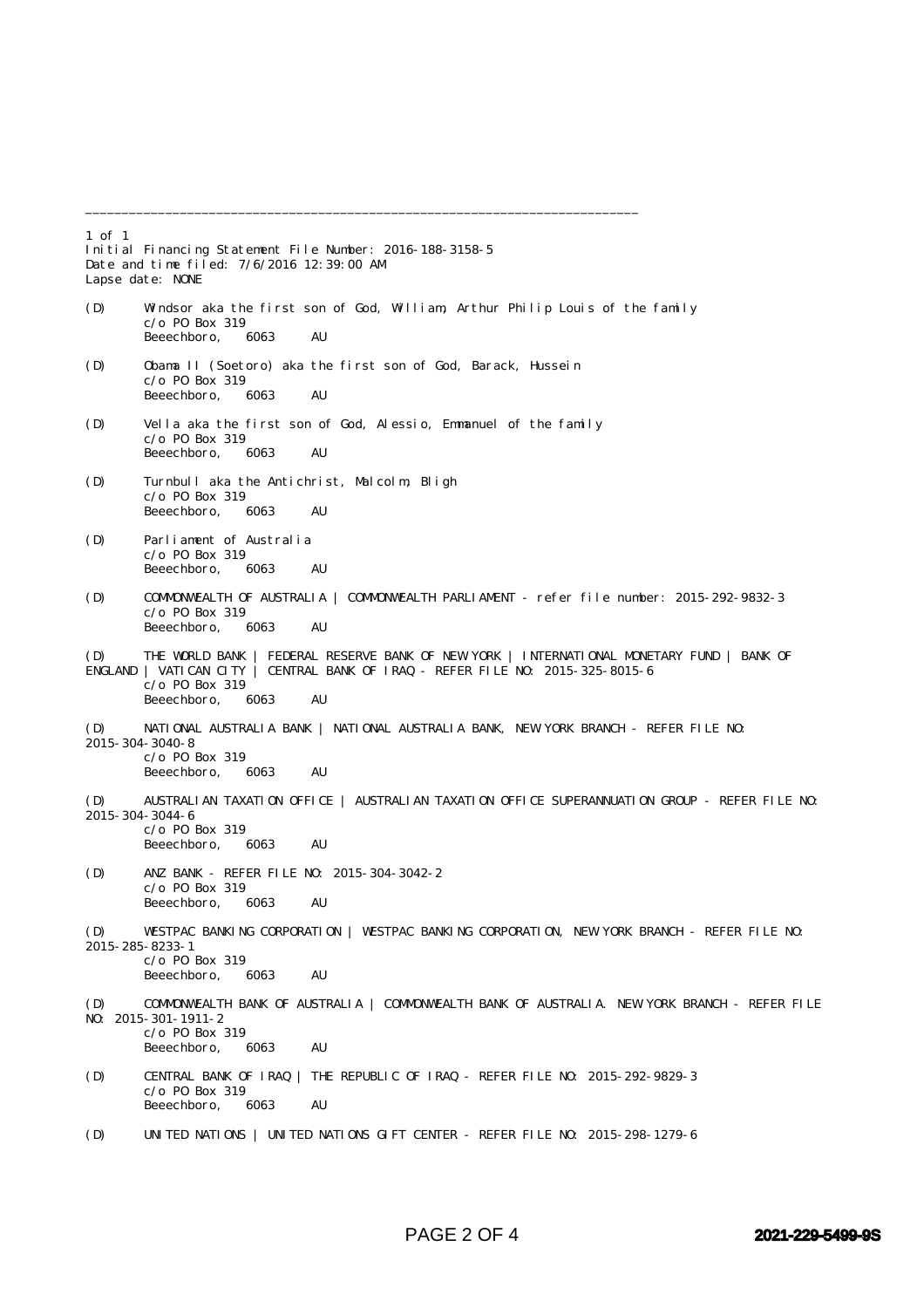|                           | $c$ /o P0 Box 319<br>Beeechboro,<br>6063<br>AU                                                                      |
|---------------------------|---------------------------------------------------------------------------------------------------------------------|
| (D)                       | LUNA SOCIETY - REFER FILE NO: 2015-288-8874-7<br>$c$ /o P0 Box 319<br>Beeechboro,<br>6063<br>AU                     |
| (D)                       | Trump aka the Antichrist, Donald, John<br>$c/o$ PO Box 319<br>Beeechboro,<br>6063<br>AU                             |
| (D)                       | United States Congress<br>$c/o$ PO Box 319<br>Beeechboro,<br>AU<br>6063                                             |
| (D)                       | Busch the first son of God, Dario,<br>$c$ /o P0 Box 319<br>Beeechboro,<br>AU<br>6063                                |
| (D)                       | Bush the first son of God, George, Walker<br>$c$ /o P0 Box 319<br>Beeechboro,<br>AU<br>6063                         |
| (D)                       | de Bono the first son of God, Edward,<br>$c/o$ PO Box 319<br>Beeechboro,<br>6063<br>AU                              |
| (D)                       | Putin the first son of God, Vladimir, Vladimirovich<br>$c/o$ PO Box 319<br>Beeechboro,<br>AU<br>6063                |
| (D)                       | Jinping the first son of God, Xi,<br>$c/o$ PO Box 319<br>AU<br>Beeechboro,<br>6063                                  |
| (D)                       | de Rothschild the first son of God, Sir Evelyn, Robert Adrian<br>$c/o$ PO Box 319<br>Beeechboro,<br>6063<br>AU      |
| (D)                       | Netanyahu the first son of God, Benjamin [Bibi],<br>$c$ /o P0 Box 319<br>Beeechboro,<br>6063<br>AU                  |
| (D)                       | Bergoglio the first son of God, Jorge [Pope Francis], Mario<br>$c/o$ PO Box 319<br>Beeechboro,<br>6063<br>AU        |
| (S)                       | Debono aka God Almighty, The Creator, Robert, Lewis of the family<br>$c/o$ PO Box 319<br>Beechboro,<br>AU<br>6063   |
| Hi story:                 | Type of Record<br>Date & Time Filed<br>File#<br>#PGS                                                                |
| .<br>Initial<br>Amendment | -----<br>7/6/2016 12:39:00 AM 2016-188-3158-5<br>1<br>$7/6/2016$ 3:09:00 AM<br>2016-188-3160-8<br>1<br>(Add debtor) |

Debtors

Camilleri the father of god almighty, Sion of the family